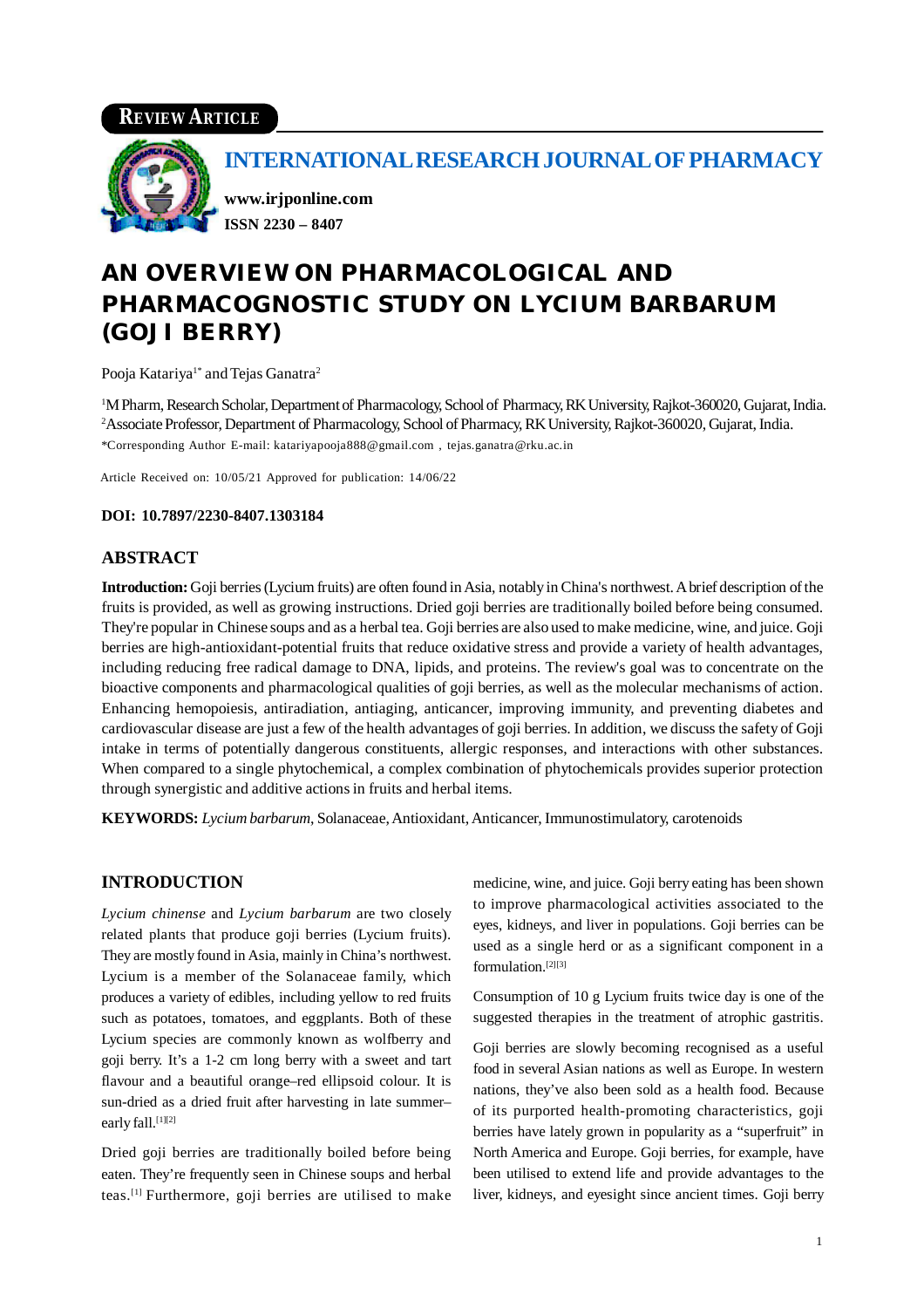has been used as an essential item in a health-promoting diet for hundreds of years due to its rich medicinal benefits and chemical makeup.[2][3][4][5]

#### **A BRIEFACCOUNT-** *LYCIUM BARBARUM*

*Lycium barbarum* is a deciduous woody shrub with a height range of  $1-3$  metres  $(3 \text{ ft } 3 \text{ in } -9 \text{ ft } 10 \text{ in})$ . The branches of the shrub are narrow, and the side branches are frequently reduced to leafless spines.

#### **Flower and Leaves**

*L. barbarum* leaves and bloom emerge in an alternating pattern or in three-leaf bundles on the stalk. When fresh, each leaf is green, juicy, and lanceolate (spearheadshaped), with rounded ends on occasion. Clustered leaves can grow to be 25 mm long, whereas single alternate leaves can grow to be 55 mm long. On the leaf axils, flowers occur in clusters of one to three, with pedicels of 6–15 mm in length. The calyx is a white tube with five or six radial triangular sepals that are shorter than the tube, about 10– 12 mm long and 3–4 mm broad, sometimes 2–lipped, strongly twisted, and eventually torn by the swelling fruit. The lower side of the sepals is light (facing the branch), while the top side is deep mauve. Each bloom has five stamens with stalks that are longer than the anthers and are 3–8 mm long. The pistil is 8–11.5 millimetres in length. The anthers are longitudinally dehiscent.  $[6][7][8]$ 

#### **Fruit**

*L. barbarum*, the most common type of goji berry, produces a beautiful orange-red, ellipsoid fruit with a diameter of 1– 2 cm (0.39–0.79 in). The fruiting calyx is split deeply once or twice. The number of seeds in each berry varies widely depending on the cultivar and fruit size, ranging from 10 to 60 per berry. The seeds are yellowish, about 2 mm long, 1 mm wide, and have a compressed embryo.[8]

#### **OCCURRENCE AND CULTIVATION**

*Lycium barbarum* has been farmed in China for about 600 years, on the Yellow River's luxuriant aggradational floodplains. It is still commonly produced in north-central China's Ningxia Hui Autonomous Region, with 200,000 acres concentrated in Zhongning County as of 2005. The region produced 13,000 tonnes of goji berries in 2001, accounting for 42% of the country's total output. The plant is also cultivated in the Xinjiang Uyghur Autonomous Region in western China. The only therapeutic grade ("superior-grade") wolfberries utilised by traditional Chinese medicine practitioners are *L. barbarum* berries.[8] To minimise erosion and recover irrigable soils from desertification, *L. barbarum* is planted along Ningxia's borders with three deserts. *Lycium barbarum* has been utilised for hedging in the United Kingdom since the 18th century, notably in coastal locations. The scarlet berries attract a wide variety of British birds.

The plant is still thriving in UK hedgerows. The Department for Environment, Food and Rural Affairs announced a project to improve regulations protecting traditional countryside hedgerows on January 15, 2003, naming the Duke of Argyll's Tea Tree as one of the species growing in Suffolk Sandlings, Hadleigh, Bawdsey, near Ipswich, and Walberswick as one of the species growing there. It is illegal to bring mature *Lycium barbarum* plants into the UK from most countries outside of Europe because they may carry diseases that affect Solanaceae crops such as potatoes and tomatoes.

*Lycium barbarum* was introduced to Australia and has since become naturalised in the south-eastern coastal and sub-coastal regions, as well as being designated an environmental weed in Victoria and Tasmania. It may be found in disturbed regions, natural bushland, and riverbanks, where dense thickets can form. A similar plant

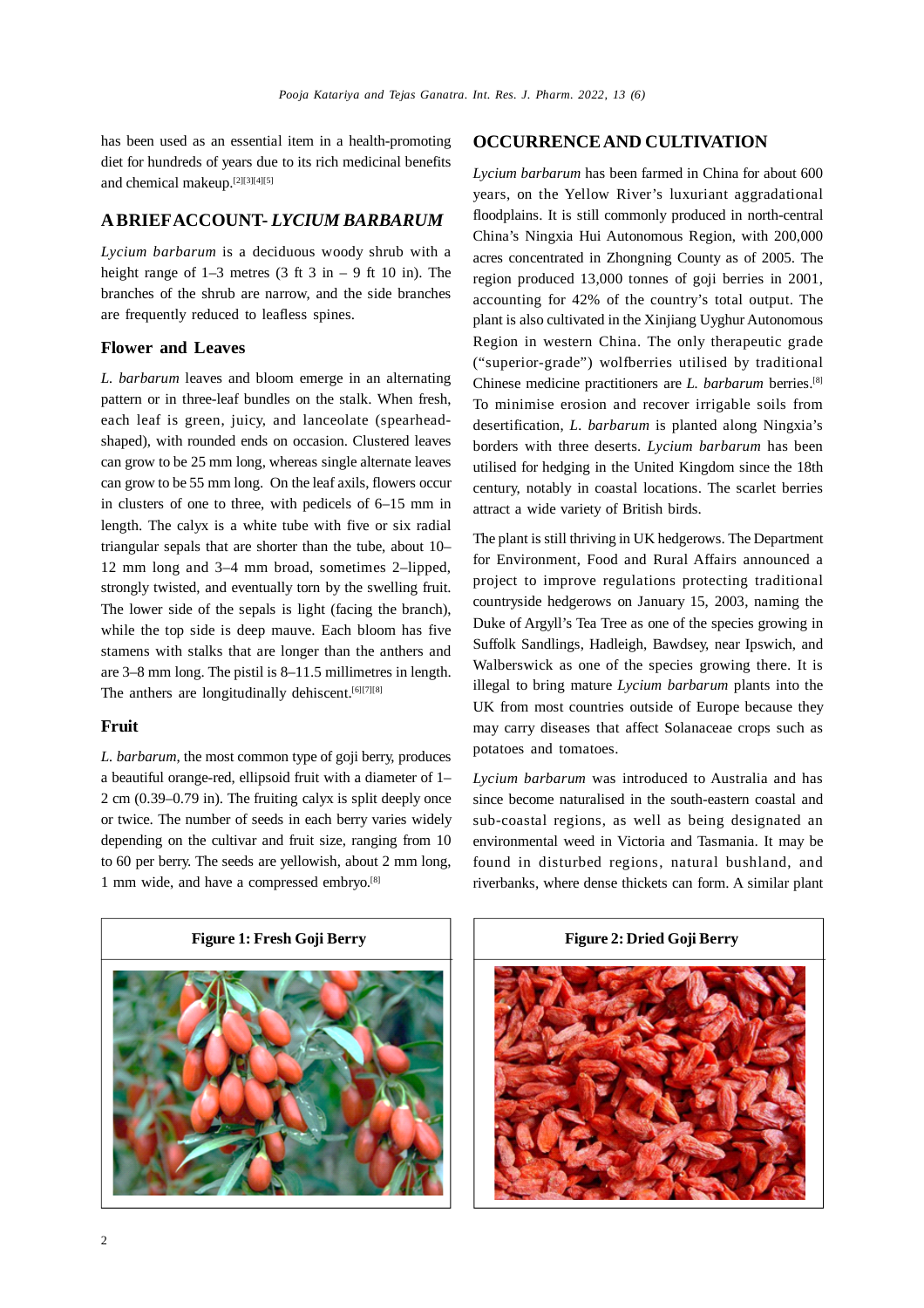from Africa, *Lycium ferocissimum*, overlaps and is occasionally confused with it.

#### **CHEMICAL COMPOSITION**

The goji berry is known as a "superfruit" for a reason. Wolfberries contain a variety of nutrients with biological activity, including polysaccharide complexes, carotenoids, phenylpropanoids, and others, as mentioned below. The polysaccharide complex is the most significant and abundant group of compounds in Goji fruits.<sup>[9][10][11]</sup>

They are found in the water-soluble form of highly branched *L. barbarum* Polysaccharides (LBP) with a molecular weight of 8–214 kDa and make about 5–8% of the total dry mass of the fruits. Monosaccharides are made up of six different types: arabinose, rhamnose, xylose, mannose, galactose, glucose, galacturonic acid, and eighteen amino acids. Carotenoids are the second main group of physiologically active components present in Goji that have health-promoting properties.<sup>[13]</sup>

They give the berries their unique orange-red colour. They account for 0.03–0.5% of the dry matter in the fruits. Zeaxanthin is one of the most common carotenoids discovered in Goji, accounting for 31–56 percent of the total carotenoid pool. It is found in the form of dipalmitin zeaxanthin. The best natural source of dipalmitin zeaxanthin is reported to be goji. There are also lower levels of beta-carotene, neoxanthin, and cryptoxanthin. Phenylpropanoids are bioactive compounds with significant antioxidant potential. According to an investigation of antioxidant activity and phenylpropanoids in numerous medicinal Chinese herbs, the goji berry possesses 22.7 mg of antioxidant activity and phenylpropanoids. The most common were quercetin-3-

| Table 1: Scientific Classification Lycium barbarum |               |
|----------------------------------------------------|---------------|
| Kingdom:                                           | Plantae       |
| Clade:                                             | Tracheophytes |
| Clade:                                             | Angiosperms   |
| Clade:                                             | Eudicots      |
| Clade:                                             | Asterids      |
| Order:                                             | Solanales     |
| Family:                                            | Solanaceae    |
| Genus:                                             | Lycium        |
| Species:                                           | L.barbarum    |

O-rutinoside, kaempferol-3-O-rutinoside, chlorogenic acid, caffeic acids, caffeoylquinic acid, and p-coumaric acid.[13]

Goji berries contain 1.0–2.7 percent free amino acids, the most prevalent of which being proline. Taurine and betaine have also been verified to be present. Goji fruits also include vitamins including thiamine, riboflavin, and ascorbic acid with its glucosidic precursor (2-O—Dglucopyranosyl). Goji contains organic acids such as citric acid, malic acid, fumaric acid, and shikimic acid. The most common fatty acids are palmitic acid, linoleic acid, and myristic acid.[13]

#### **PHARMACOLOGICALACTIVITY**

#### **Antioxidant Properties**

The antioxidant properties of goji berries are intimately linked to their kinds and total concentration of bioactive substances. These compounds can exhibit antioxidant effects in a variety of ways, including radical scavenging activities toward reactive species via hydrogen atom transfer or electron donation, metal chelation, or interactions with other antioxidants. Flavonoids' antioxidant effect is influenced by the number of hydroxyl groups on the B ring of their structure. The scavenging action of flavonoids with two hydroxyl groups in the B ring in an orthogonal configuration was greater. Furthermore, flavonoids with single bonds between C2 and C3 have superior antioxidant properties than those with double bonds, owing to their greater molecular flexibility.<sup>[14]</sup>

Flavonoids have metal ion chelating and reducing properties in addition to radical scavenging. Anthocyanins prevent free radical chain reactions by donating hydrogen atoms to extremely reactive free radicals. The scavenging action of anthocyanins, like that of other flavonoids, is proportional to the quantity of hydroxyl groups. Different phenolic components in the goji berry can have antioxidant effects that are synergistic, additive, or rarely antagonistic. These interactions are generally concentration-dependent and are caused by the interactions of phenolic compounds with various free radicals. Furthermore, flavonoids and other phenolics have been shown to boost the production of antioxidant enzymes including catalase, glutathione peroxidase, and superoxide dismutase (SOD), as well as inhibit the creation of reactive oxygen species.<sup>[14]</sup>

The pulp of goji berries contributes the most to antioxidant capabilities in seeds and entire fruits due to its high phenolic content. The anti-lipid peroxidation activity, reducing capacity, and radical scavenging activity of goji polysaccharides (LBPs) against the superoxide anion were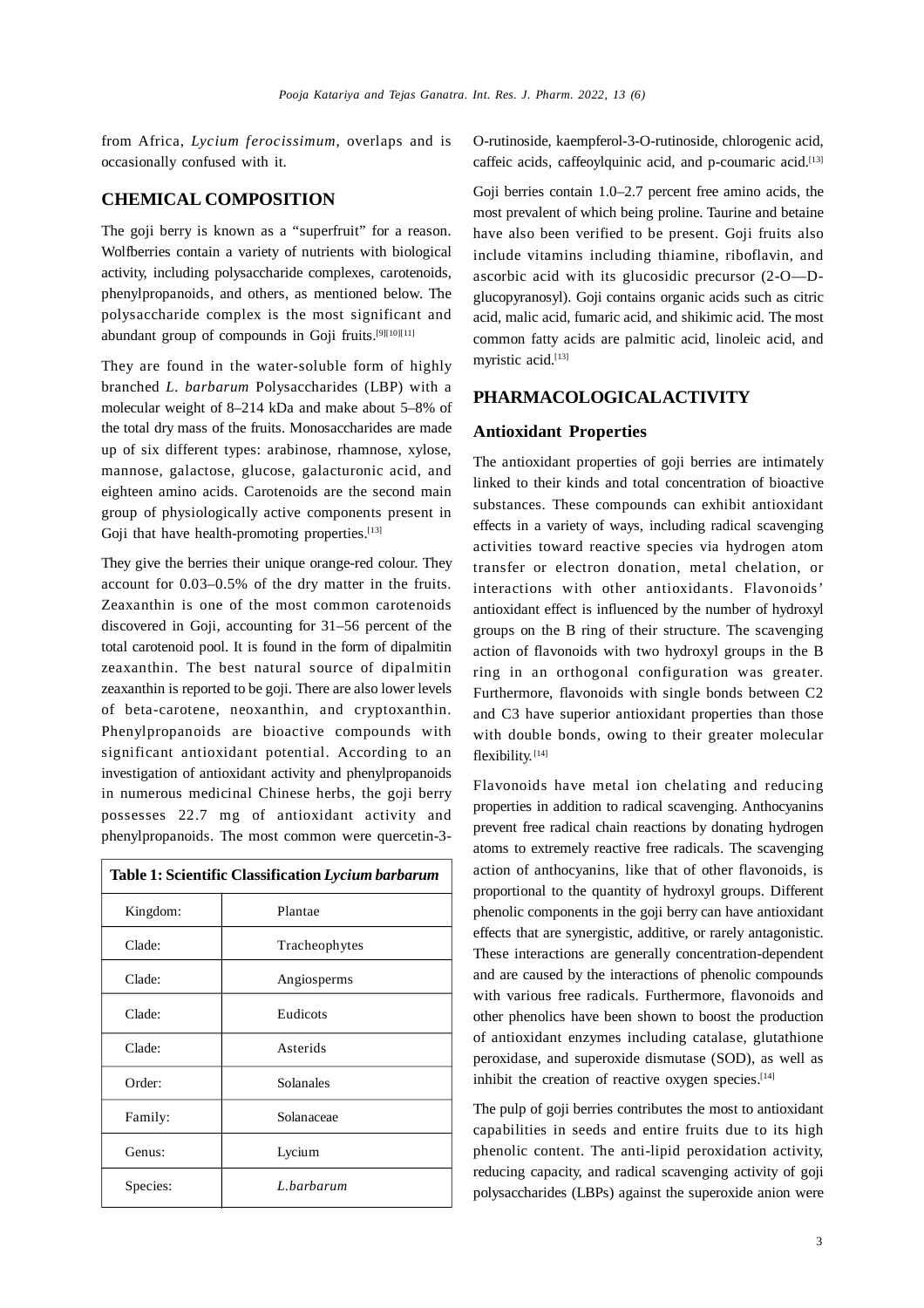all observed. The antioxidant activity was comparable to that of butylated hydroxytoluene (BHT), a synthetic antioxidant. compared the antioxidant activity of neutral polysaccharides (LBPN) and three acidic polysaccharides isolated from the goji berry to crude polysaccharide (CP), crude extract of polysaccharide (CE), deproteinated polysaccharide (DP), and deproteinated and dialyzed polysaccharide (DPD) (DDP). Except for CE and DDP, most polysaccharide components have efficient scavenging radical activity at high concentrations.<sup>[14]</sup>

When compared to other polysaccharide fractions, DDP and CE had lesser reducing power, while LBPN and CE had weak metal ion chelating activity. Different approaches have been utilised to measure the antioxidant activity of goji berry due to the structural variety of bioactive components and their varied mechanisms of antioxidant action.[14]

#### **Hypoglycaemic Effects**

Many studies have been carried out to determine how Goji affects the way the body manages carbohydrates. Luo et al. [2004] looked at the relationship between supplementing with various polysaccharide fractions of Goji fruit and blood glucose levels. Blood glucose levels were used to study the effects of *L. barbarum* formulations in alloxan-induced diabetic rabbits. Significant hypoglycaemic effects were identified as decreased blood glucose levels (3.9 mmol/L). The experiment's findings were unmistakable. After 10 days of therapy, all Goji formulations resulted in significantly lower blood glucose levels in the examined animals, showing that there was a significant hypoglycaemic impact. Furthermore, purified polysaccharide fractions had a greater hypoglycaemic impact than water decoction and crude polysaccharide fractions, showing that *L. barbarum* polysaccharides were key bioactive components in the hypoglycaemic effect.[13][15]

#### **Lipid-lowering Properties**

The impact of polysaccharide fractions supplemented high fat diet on total cholesterol, LDL and HDL fractions, and triglyceride levels was studied in mice. Mice given polysaccharide fractions supplemented high-fat diets had lower total cholesterol, LDL-cholesterol, and triglyceride levels, as well as higher HDL-cholesterol levels, as compared to mice fed high-fat diets without polysaccharide fractions [Li, 2007]. Cui et al. [2011] found the same results.<sup>[13][15]</sup>

### **Immunostimulatory and Anticancer Activity**

Compounds found in Goji fruits have been used in traditional Chinese medicine to prevent the beginning and progression of cancer. Goji also has immunostimulant properties. Compounds found in Goji berries have been shown to have pro-apoptotic and antiproliferative effect against cancer cells in several studies. Goji polysaccharide fractions were found to significantly suppress the formation of transplantable sarcoma in mice, as well as boost macrophage phagocytosis and antibody release by spleen cells, according to Gan et al. Furthermore, as compared to the unaffected control group, spleen lymphocyte proliferation was increased. Goji polysaccharide fractions were also discovered to significantly decrease lipid peroxidation in mice and prevent liver cancer cell growth [Zhang et al., 2005]. Polysaccharide fractions have also been shown to have anticancer effects by Mao et al. They used G0/G1 phase arrest to demonstrate the anticancer impact of L. barbarum polysaccharides on colon cancer cells.<sup>[13][15]</sup>

#### **Protective Effect of Vision**

LBPs have been shown to have ocular neuroprotective properties due to their blend of highly branched polysaccharides and proteoglycans. Goji berries, which possess a unique carotenoid profile, have a high concentration of carotenoid metabolites, with zeaxanthin accounting for over 60% of the total carotenoids in the fruit. Carotenoids are the principal natural pigments that give many fruits and vegetables their yellow, red, and orange hues. They also have a variety of biological effects, such as the antioxidant activity of pro-vitamin A.<sup>[15]</sup>

LBPs are the active ingredients that may help with vision. In a partial optic nerve transection (PONT) paradigm, researchers investigated the impact of LBPs (1 mg/kg) on localised alterations in rat retinal function. Sprague-Dawley rats provided the multifocal electroretinograms (mfERG). A significant reduction in the amplitudes of the primary positive component (P1) and photopic negative response (PhNR) of mfERG was seen in all retinal areas one week later. Prior to PONT, feeding with LBPs retained retinal functioning. At week 4, all mfERG responses in the superior retina were within normal limits, whereas most of the inferior retinal responses had significantly increased. The ganglion cell layer and outer retina were impacted by secondary degeneration in the retina's ventral region. By modulating the signal from the outer retina, LBPs altered the functional decrease produced by PONT.<sup>[15]</sup>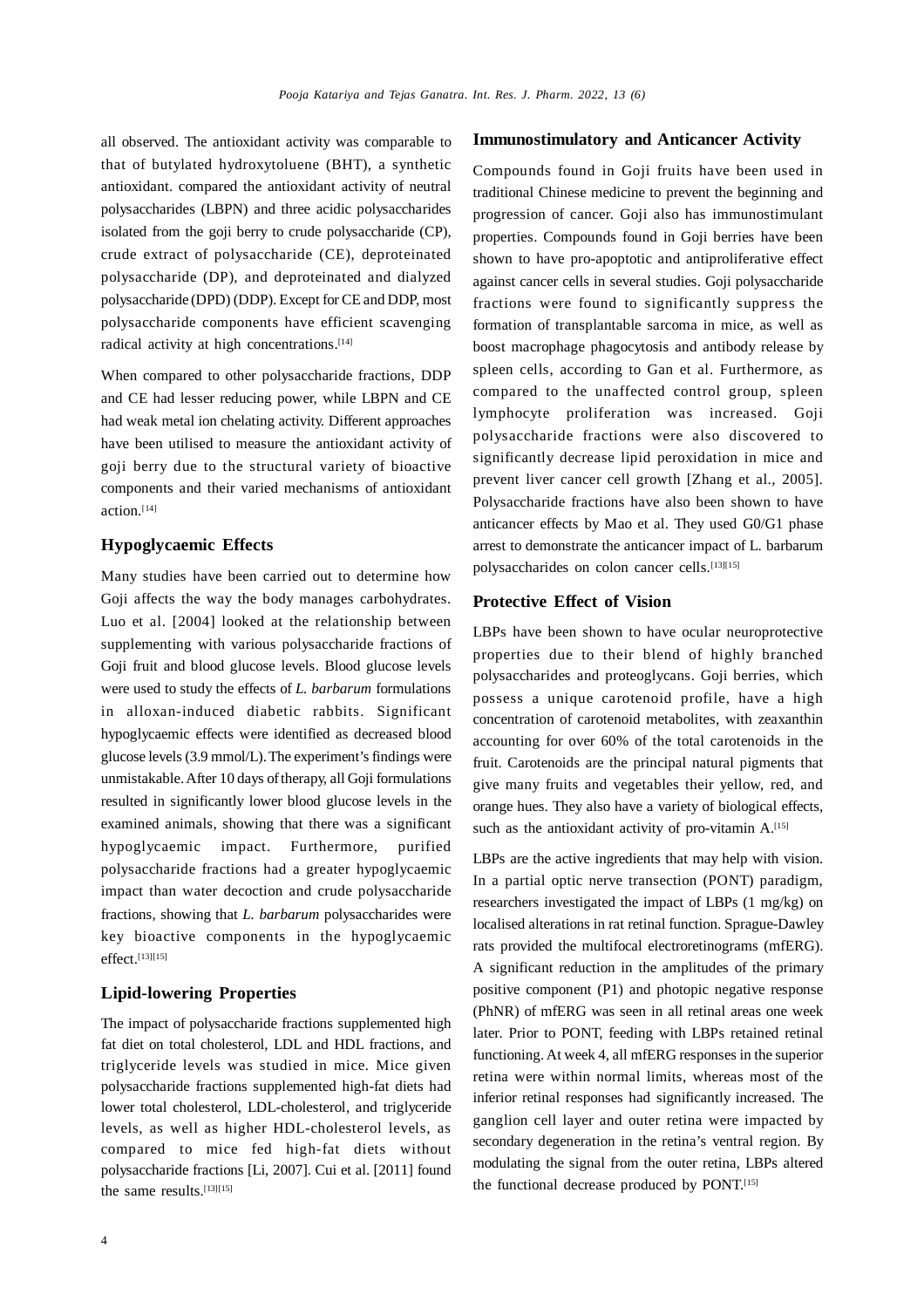#### **Effects on the Nervous System**

In an experimental investigation that included a human clinical trial, goji berries were found to have a neuroprotective effect. Glutamate is excitotoxic and has been linked to a variety of neurodegenerative illnesses, including Parkinson's disease and Alzheimer's disease. As a result, lowering glutamate toxicity is thought to be a therapeutic option for patients suffering from neurodegenerative illnesses.[15]

#### **CONCULSION**

For hundreds of years, the Goji berry has been used as a significant component of a health-promoting diet in traditional Chinese medicine. In recent years, wolfberries have attracted a lot of interest in the Western world. Goji items, such as dried fruits, tea, beer, juice, sweets, and supplements, may be found at health food stores. *L. barbarum* is a plant that has the potential to be grown in Europe. The primary goal of this review was to compile and provide the most up-to-date information on Goji fruit's health-promoting characteristics. The goji berry contains a variety of bioactive chemicals with significant antioxidant potential. Goji fruits have a wide range of biological activities and are thought to provide a variety of health benefits. Wolfberry may be a beneficial supplement in the prevention of affluence disorders including diabetes, cardiovascular disease, and cancer. Goji is a toxin-free dietary supplement; nevertheless, because of the high degree of cross-reactivity between wolfberry and peach and tomato, the dangers should be considered in those with food allergies. Anticoagulation treatment is a contraindication to using Goji berry and any product containing wolfberry because of dangerous herb-drug interactions that boost pharmacological performance. Animal models have been employed in the bulk of published research. The outcomes have been quite encouraging and promising. However, more study with a bigger number of experiments using a larger number of animals, as well as experiments including human subjects, is required.

# **REFERENCES**

- 1. Iliæ Tijana, Margarita Dodevska, Mirjana Marèetiæ, Dragana Božiæ, Igor Kodranov and Bojana Vidoviæ. "Chemical Characterization, Antioxidant and Antimicrobial Properties of Goji Berries Cultivated in Serbia" *Foods,* 2020; 9(11): 1614. <https://doi.org/> 10.3390/foods9111614
- 2. Monzón Ballarín S., López-Matas M. A., Sáenz Abad D., Pérez-Cinto N., Carnés J., Anaphylaxis Associated

With the Ingestion of Goji Berries (*Lycium barbarum*), *J Investig Allergol Clin Immunol.,* 2011; 21(7): 567-570

- 3. Vidoviæ Bojana B., Danijel D. Milinèiæ, Mirjana D. Marèetiæ, Jelena D. Djuriš, Tijana D. Iliæ, Aleksandar Ž. Kostiæ and Mirjana B. Pešiæ. Health Benefits and Applications of Goji Berries in Functional Food Products Development: A Review" *Antioxidants,* 2022; 11(2): 248.<https://doi.org/10.3390/antiox11020248>
- 4. Skenderidis P., Lampakis D., Giavasis I., Leontopoulos S., Petrotos K., Hadjichristodoulou C., Tsakalof A. Chemical Properties, Fatty-Acid Composition, and Antioxidant Activity of Goji Berry (*Lycium barbarum* L. and *Lycium chinense* Mill.) Fruits. *Antioxidants,* 2019; 8, 60.<https://doi.org/10.3390/antiox8030060>
- 5. Chaojing Cui and Dandan Zhao and Jin Huang and Jianxiong Hao. *Progress on research and development of goji berry drying: a review,* [2022]; 25(1): 435-449. doi 10.1080/10942912.2022.2046054}, <https://doi.org/> 10.1080/10942912.2022.2046054
- 6. Wenli S., Shahrajabian M. H. and Qi, C. Health benefits of wolfberry (Gou Qi Zi, Fructus barbarum L.) on the basis of ancient Chinese herbalism and Western modern medicine. *Avicenna J Phytomed.*, 2021; 11(2): 109-119.
- 7. Pai P. G., Habeeba U., Ramya K., Pradeepthi M. S. and Belagali Y: Evaluation of diuretic effect of *Lycium barbarum* Linn. (Goji berry) in rats. *Int J Pharm Sci Res* 2014; 5(4): 1411-15.doi: 10.13040/IJPSR.0975- 8232.5(4).1411-15
- 8. Shahrajabian M. H., Sun W. and Cheng Q. (2018). A review of Goji berry (Lycium barbarum) in Traditional Chinese medicine as a promising organic superfood and superfruit in modern industry. Acad. J. Med. Plants. 6(12): 437-445.
- 9. D. Donno G. L., Beccaro M. G., Mellano A. K. and Cerutti, G. Bounous Goji berry fruit (Lycium spp.): antioxidant compound fingerprint and bioactivity evaluation, Journal of Functional Foods, Volume 18, Part B, 2015; Pages 1070-1085, ISSN 1756-4646, https:/ /doi.org/10.1016/j.jff.2014.05.020. https:// [www.sciencedirect.](http://www.sciencedirect.) com/science/article/pii/ S1756464614001911
- 10. He Q., Du B. and Xu B. Extraction Optimization of Phenolics and Antioxidants from Black Goji Berry by Accelerated Solvent Extractor Using Response Surface Methodology. *Applied Sciences*. 2018; 8(10): 1905. <https://doi.org/10.3390/app8101905>